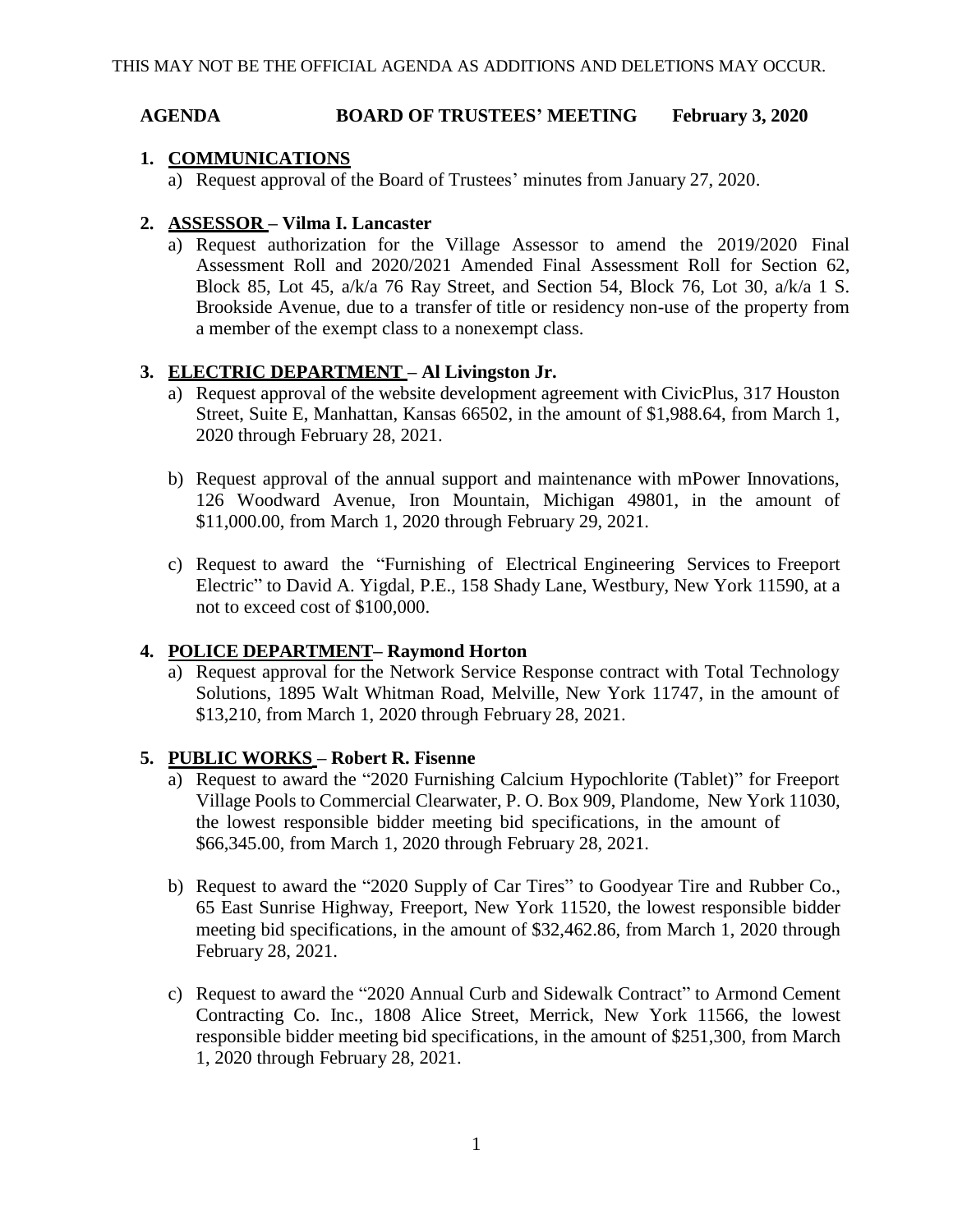- d) Request to award the "2020 Annual Fence Contract" to Island Fence Co., 964 Front Street, Uniondale, New York 11553, the lowest responsible bidder meeting bid specifications, in the amount of \$52,575, from March 1, 2020 through February 28, 2021.
- e) Request to award the "2020 Annual Tree Removal Contract" to GTX Construction, 80 Henry Street, Freeport, New York 11520, the lowest responsible bidder meeting bid specifications, in the amount of \$67,000, from March 1, 2020 through February 28, 2021.

# **6. VILLAGE ATTORNEY – Howard E. Colton**

- a) Request approval of the negative declaration pursuant to SEQRA relative to the \$1,905,500 Bond authorizing the construction of Water system improvements.
- b) Request approval of the negative declaration pursuant to SEQRA relative to the \$56,750 Bond authorizing the construction of pool improvements.
- c) Request approval of the negative declaration pursuant to SEQRA relative to the \$3,605,000 Bond authorizing the construction of road improvements, including related draining and grading.
- d) Request approval of the negative declaration pursuant to SEQRA relative to the \$319,500 Bond authorizing the acquisition of various vehicles.
- e) Request approval of the negative declaration pursuant to SEQRA relative to the \$2,370,000 Bond authorizing streetscape improvements.
- f) Request approval of the negative declaration pursuant to SEQRA relative to the \$62,000 Bond authorizing the replacement of the sewer pump at Buffalo Avenue.
- g) Request approval of the negative declaration pursuant to SEQRA relative to the \$906,500 Bond authorizing the construction of recreation and park improvements.
- h) Request approval of the negative declaration pursuant to SEQRA relative to the \$84,500 Bond authorizing the construction of a kayak launch at Waterfront Park.
- i) Request approval of the negative declaration pursuant to SEQRA relative to the \$109,250 Bond authorizing the construction, reconstruction, or replacement of a bulkhead at Prospect Park.
- j) Request approval of the negative declaration pursuant to SEQRA relative to the \$57,750 Bond authorizing the acquisition of vehicles and playground equipment.
- k) Request approval of the negative declaration pursuant to SEQRA relative to the \$660,000 Bond authorizing funding for various projects.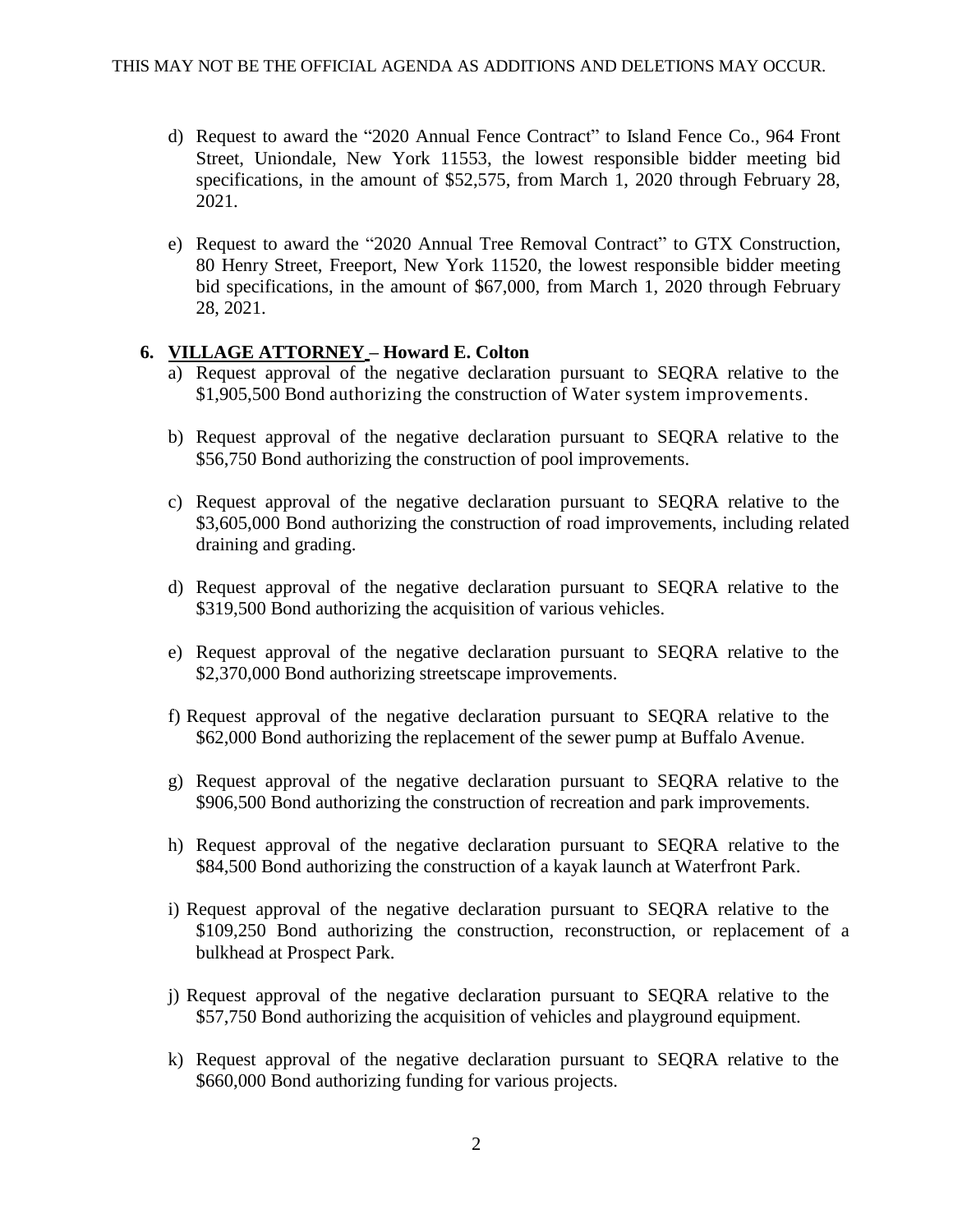## **7. VILLAGE TREASURER – Ismaela M. Hernandez**

- a) Request resolution to authorize the issuance of up to \$1,905,500 in Bonds for the construction of water system improvements; and for the Village Clerk to publish the notice in the Freeport Herald Leader and other relevant publications of general circulation.
- b) Request resolution to authorize the issuance of up to \$56,750 in Bonds for the construction of pool improvements; and for the Village Clerk to publish the notice in the Freeport Herald Leader and other relevant publications of general circulation.
- c) Request resolution to authorize the issuance of up to \$3,605,000 in Bonds for the construction of road improvements, including related draining and grading; and for the Village Clerk to publish the notice in the Freeport Herald Leader and other relevant publications of general circulation.
- d) Request resolution to authorize the issuance of up to \$319,500 in Bonds for the acquisition of various vehicles; and for the Village Clerk to publish the notice in the Freeport Herald Leader and other relevant publications of general circulation.
- e) Request resolution to authorize the issuance of up to \$2,370,000 in Bonds for streetscape improvements; and for the Village Clerk to publish the notice in the Freeport Herald Leader and other relevant publications of general circulation.
- f) Request resolution to authorize the issuance of up to \$62,000 in Bonds for the replacement of the sewer pump at Buffalo Avenue; and for the Village Clerk to publish the notice in the Freeport Herald Leader and other relevant publications of general circulation.
- g) Request resolution to authorize the issuance of up to \$906,500 in Bonds for the construction of recreation and park improvements; and for the Village Clerk to publish the notice in the Freeport Herald Leader and other relevant publications of general circulation.
- h) Request resolution to authorize the issuance of up to \$84,500 in Bonds for the construction of a Kayak Launch at Waterfront Park; and for the Village Clerk to publish the notice in the Freeport Herald Leader and other relevant publications of general circulation.
- i) Request resolution to authorize the issuance of up to \$109,250 in Bonds authorizing the construction, reconstruction or replacement of a bulkhead at Prospect Park; and for the Village Clerk to publish the notice in the Freeport Herald Leader and other relevant publications of general circulation.